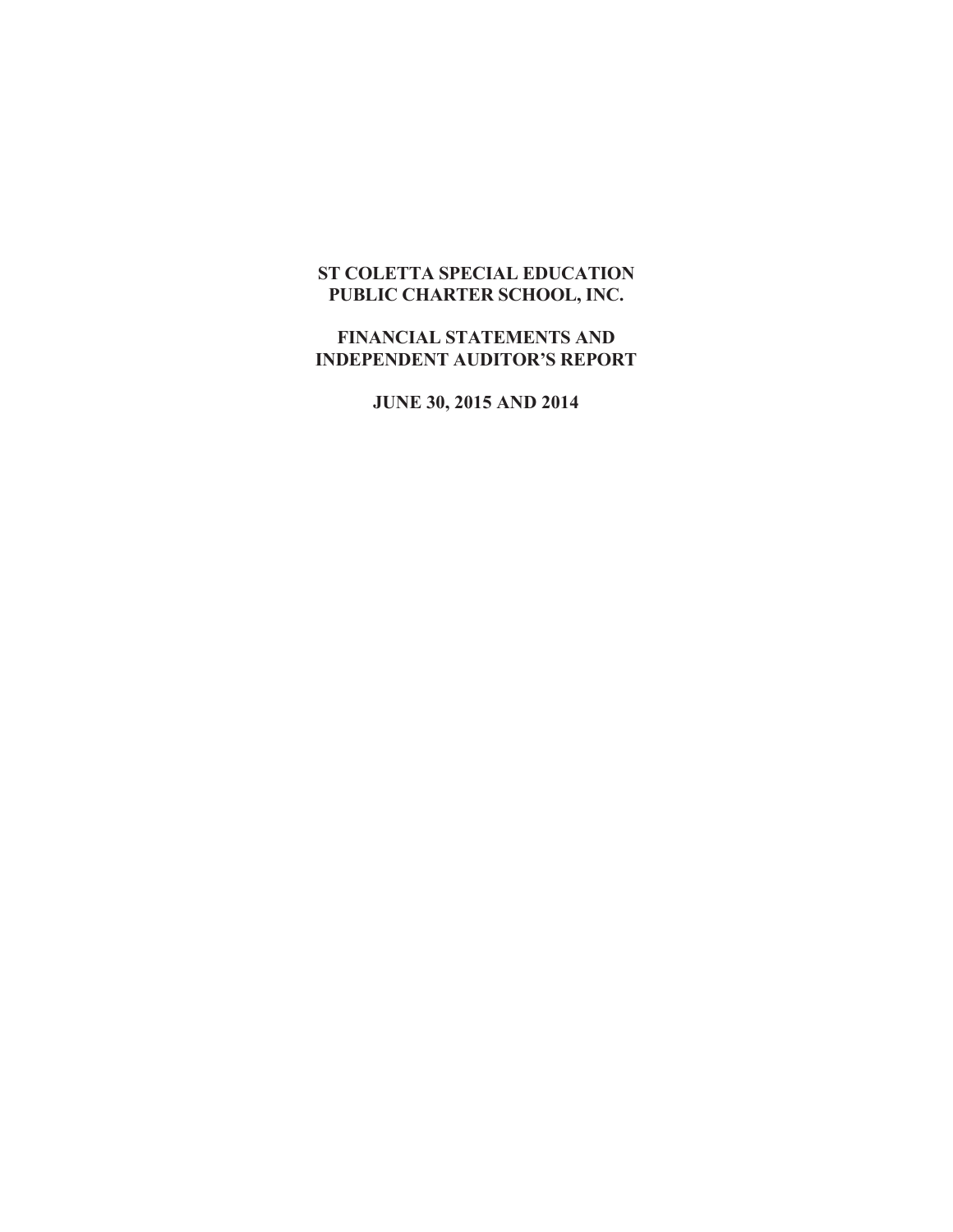# **TABLE OF CONTENTS**

|                                                                                                                                                                                                                                                         | Page No.       |
|---------------------------------------------------------------------------------------------------------------------------------------------------------------------------------------------------------------------------------------------------------|----------------|
| <b>INDEPENDENT AUDITOR'S REPORT</b>                                                                                                                                                                                                                     | $1 - 2$        |
| <b>FINANCIAL STATEMENTS</b>                                                                                                                                                                                                                             |                |
| <b>Statements of Financial Position</b>                                                                                                                                                                                                                 | 3              |
| <b>Statements of Activities</b>                                                                                                                                                                                                                         | $\overline{4}$ |
| <b>Statements of Cash Flows</b>                                                                                                                                                                                                                         | 5              |
| Notes to the Financial Statements                                                                                                                                                                                                                       | $6 - 9$        |
| <b>INDEPENDENT AUDITOR'S REPORT ON INTERNAL</b><br><b>CONTROL OVER FINANCIAL REPORTING AND COMPLIANCE</b><br>AND OTHER MATTERS BASED ON AN AUDIT OF FINANCIAL<br><b>STATEMENTS PERFORMED IN ACCORDANCE WITH</b><br><b>GOVERNMENT AUDITING STANDARDS</b> | 10 - 11        |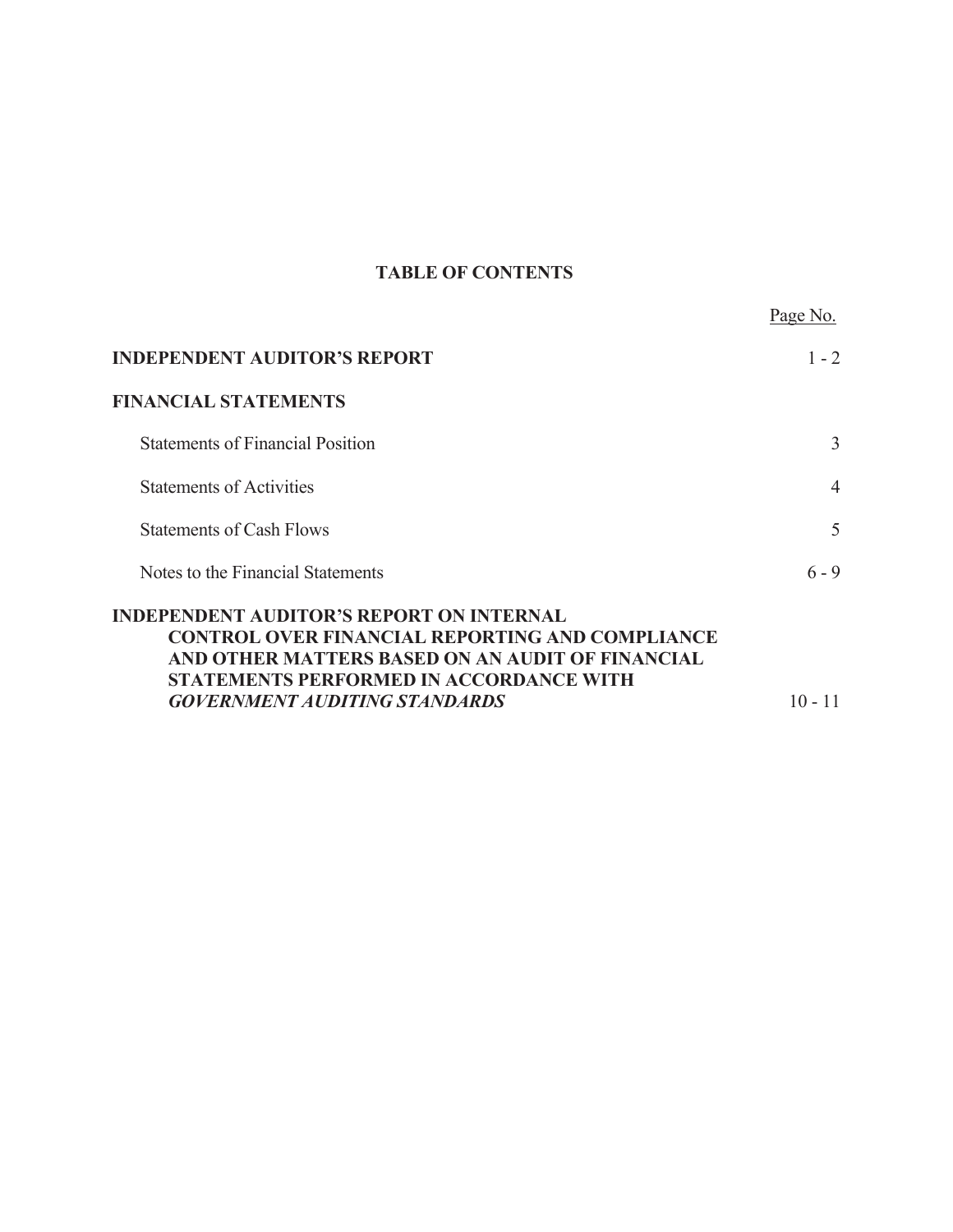

1730 Rhode Island Avenue, NW Suite 800 Washington, DC 20036 (202) 296-3306 Fax: (202) 296-0059

# Independent Auditor's Report

To the Board of Trustees St. Coletta Special Education Public Charter School, Inc. Washington, DC

## *Report of the Financial Statements*

We have audited the accompanying financial statements of St. Coletta Special Education Public Charter School, Inc. (the "School"), which comprise the statements of financial position as of June 30, 2015 and 2014, and the related statements of activities and cash flows for the years then ended, and the related notes to the financial statements.

## *Management's Responsibility for the Financial Statements*

Management is responsible for the preparation and fair presentation of these financial statements in accordance with accounting principles generally accepted in the United States of America; this includes the design, implementation, and maintenance of internal control relevant to the preparation and fair presentation of financial statements that are free from material misstatement, whether due to fraud or error.

## *Auditor's Responsibility*

Our responsibility is to express an opinion on the financial statements based on our audits. We conducted our audits in accordance with auditing standards generally accepted in the United States of America and the standards applicable to financial audits contained in *Government Auditing Standards*, issued by the Comptroller General of the United States. Those standards require that we plan and perform the audits to obtain reasonable assurance about whether the financial statements are free of material misstatement.

An audit involves performing procedures to obtain audit evidence about the amounts and disclosures in the financial statements. The procedures selected depend on the auditor's judgment, including the assessment of the risks of material misstatement of the financial statements, whether due to fraud or error. In making those risk assessments, the auditor considers internal control relevant to the entity's preparation and fair presentation of the financial statements in order to design audit procedures that are appropriate in the circumstances, but not for the purpose of expressing an opinion on the effectiveness of the entity's internal control. Accordingly, we express no such opinion. An audit also includes evaluating the appropriateness of accounting policies used and the reasonableness of significant accounting estimates made by management, as well as evaluating the overall presentation of the financial statements.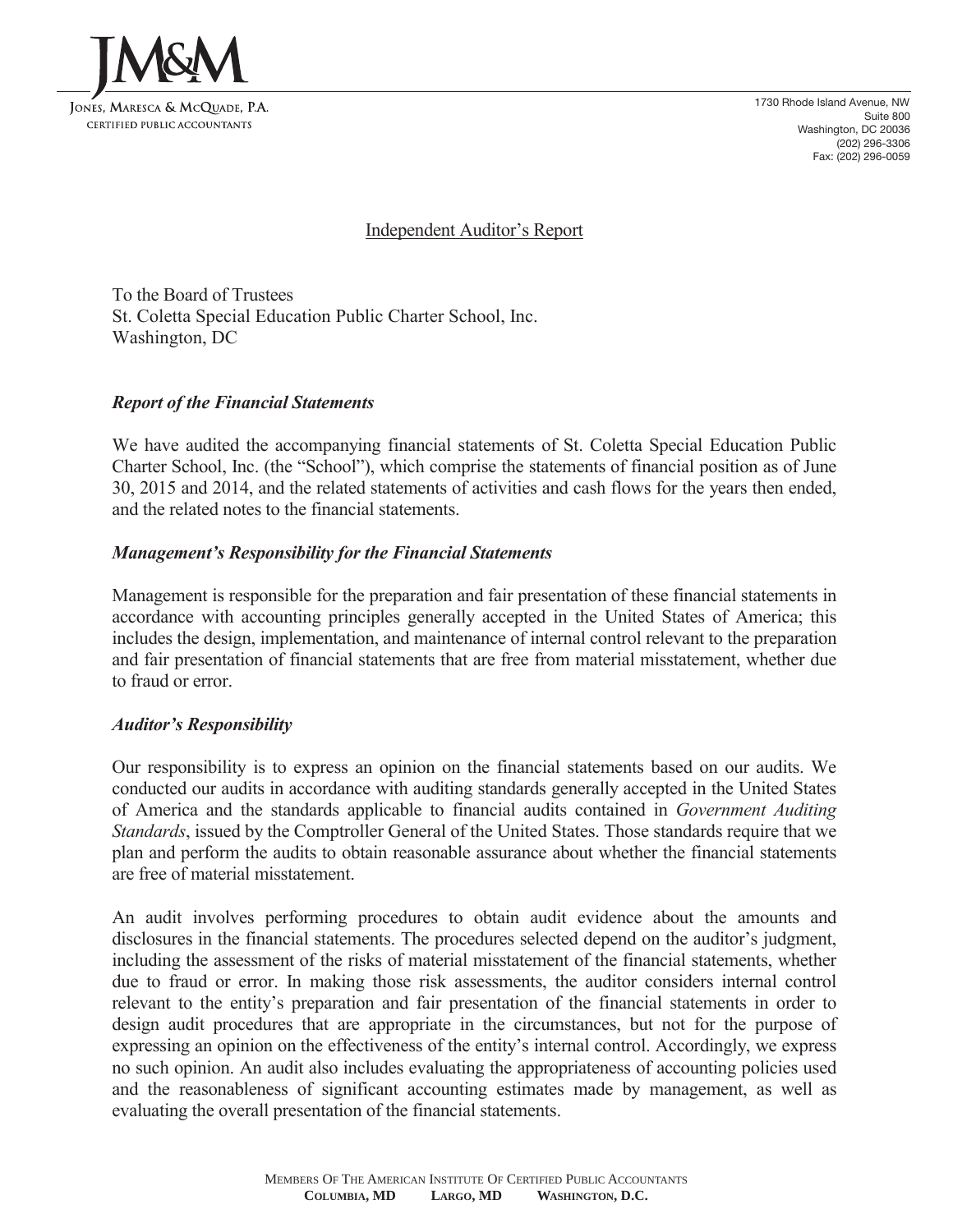Independent Auditor's Report St. Coletta Public Charter School Page 2

We believe that the audit evidence we have obtained is sufficient and appropriate to provide a basis for our audit opinion.

#### *Opinion*

In our opinion, the 2015 financial statements referred to above present fairly, in all material respects, the financial position of St. Coletta Special Education Public Charter School as of June 30, 2015, and the changes in its net assets and its cash flows for the year then ended in accordance with accounting principles generally accepted in the United States of America.

#### *Prior Period Financial Statements*

The financial statements as of June 30, 2014, were audited by McQuade, Brennan, LLP, who merged with Jones, Maresca & McQuade, P.A. as of February 1, 2015, and whose report dated October 30, 2014, expressed an unmodified opinion on those statements.

## *Other Reporting Required by Government Auditing Standards*

In accordance with *Government Auditing Standards*, we have also issued our report dated October 27, 2015 on our consideration of the School's internal control over financial reporting and our test of its compliance with certain provisions of laws, regulations, contracts, and grant agreements and other matters. The purpose of that report is to describe the scope of our testing of internal control over financial reporting and compliance and the results of that testing, and not to provide an opinion on internal control over financial reporting or on compliance. That report is an integral part of an audit performed in accordance with *Government Auditing Standards* in considering the School's internal control over financial reporting and compliance.

Jam Marie & Ma Quade PA

Washington, DC October 27, 2015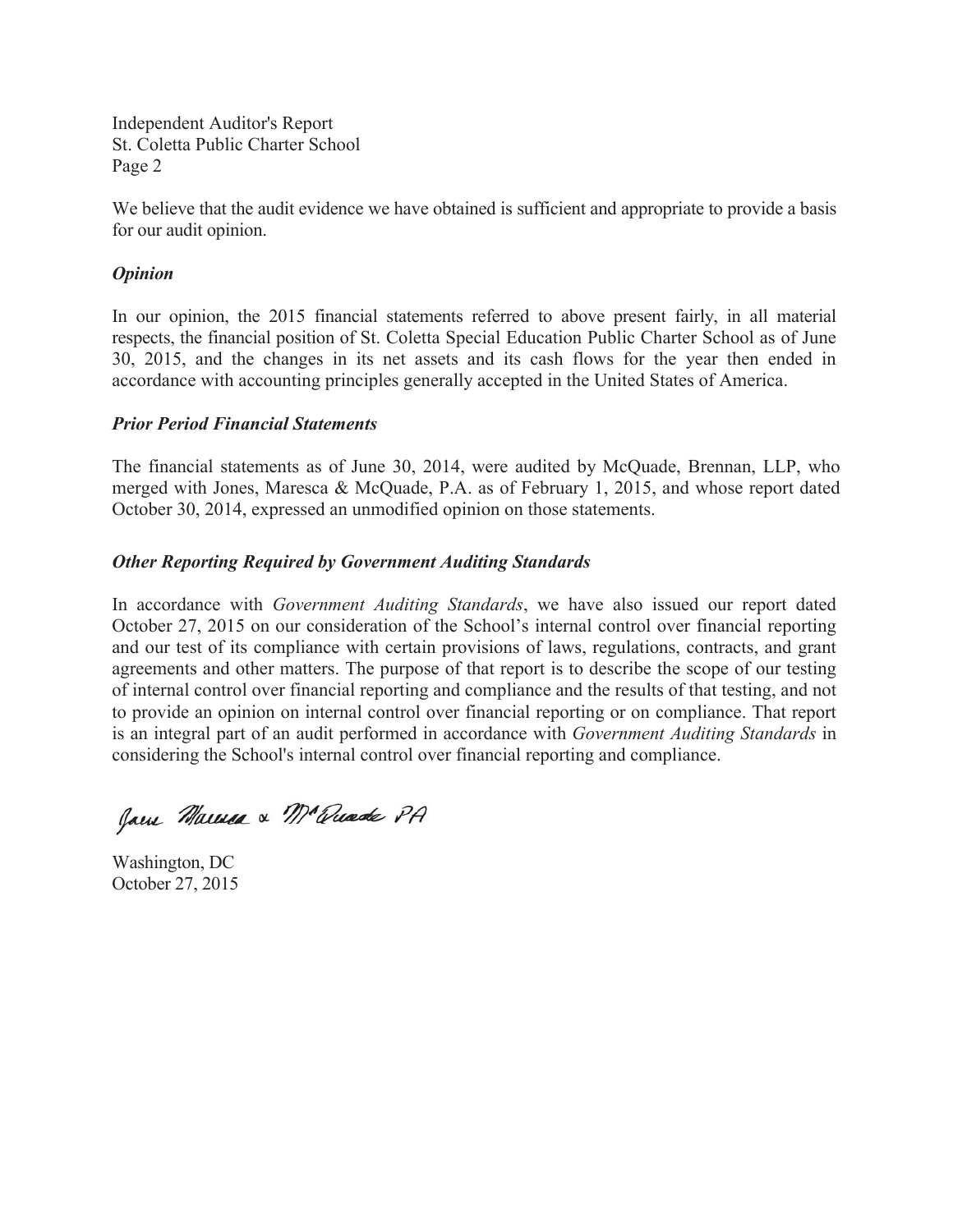# **ST. COLETTA SPECIAL EDUCATION PUBLIC CHARTER SCHOOL, INC. STATEMENTS OF FINANCIAL POSITION JUNE 30, 2015 AND 2014**

|                                                                 | 2015          |               | 2014    |  |
|-----------------------------------------------------------------|---------------|---------------|---------|--|
| <b>ASSETS</b>                                                   |               |               |         |  |
| <b>CURRENT ASSETS</b>                                           |               |               |         |  |
| Accounts receivable                                             | \$<br>837,746 | \$            | 988,784 |  |
| <b>Total Current Assets</b>                                     | 837,746       | $\mathcal{S}$ | 988,784 |  |
| <b>LIABILITIES AND NET ASSETS</b><br><b>CURRENT LIABILITIES</b> |               |               |         |  |
| Due to related party                                            | \$<br>837,746 | \$            | 135,673 |  |
| Deferred revenue                                                |               |               | 853,111 |  |
| <b>Total Current Liabilities</b>                                | 837,746       |               | 988,784 |  |
| <b>NET ASSETS</b>                                               |               |               |         |  |
| Unrestricted                                                    |               |               |         |  |
| <b>TOTAL LIABILITIES AND NET ASSETS</b>                         | \$<br>837,746 | \$            | 988,784 |  |

See independent auditor's report and accompanying notes to the financial statements.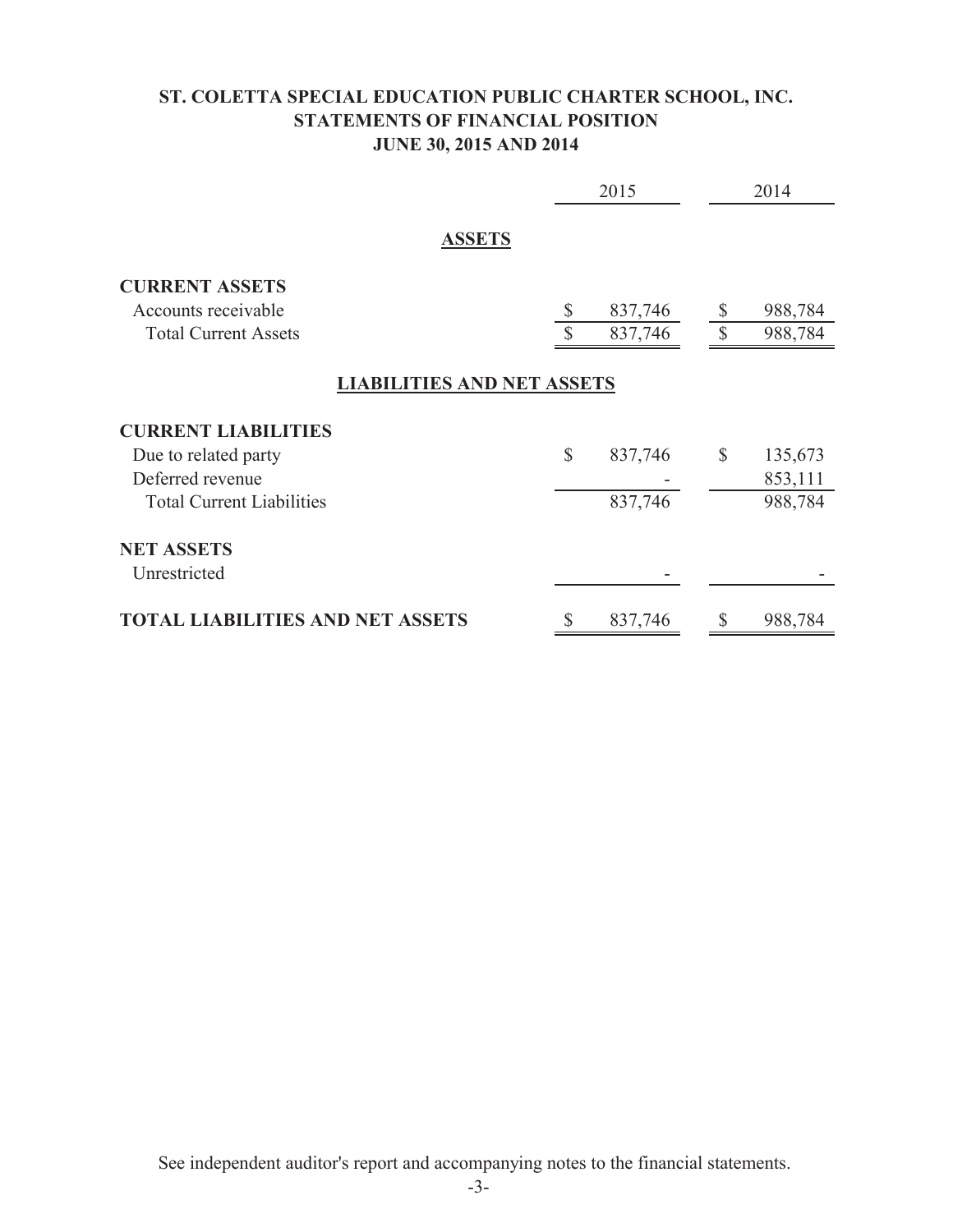# **ST. COLETTA SPECIAL EDUCATION PUBLIC CHARTER SCHOOL, INC. STATEMENTS OF ACTIVITIES JUNE 30, 2015 AND 2014**

|                                        | 2015                       | 2014                       |  |
|----------------------------------------|----------------------------|----------------------------|--|
|                                        |                            |                            |  |
| <b>REVENUE AND OTHER SUPPORT</b>       |                            |                            |  |
| Per pupil allocation                   | 13,612,280<br>$\mathbb{S}$ | 12,909,509<br>$\mathbb{S}$ |  |
| Per pupil facilities allowance         | 768,000                    | 750,000                    |  |
| DCPS supplemental funding              | 2,143,052                  | 2,880,264                  |  |
| Medicaid reimbursement                 | 561,413                    | 223,113                    |  |
| Federal entitlements and grants        | 176,421                    | 243,189                    |  |
| <b>Total Revenue and Other Support</b> | 17,261,166                 | 17,006,075                 |  |
| <b>EXPENSES</b>                        |                            |                            |  |
| Programs                               | 15,431,482                 | 15,256,150                 |  |
| <b>Support Services</b>                | 1,353,276                  | 1,224,437                  |  |
| Development                            | 476,408                    | 525,488                    |  |
| <b>Total Expenses</b>                  | 17,261,166                 | 17,006,075                 |  |
| <b>CHANGE IN NET ASSETS</b>            |                            |                            |  |
| <b>NET ASSETS, beginning of year</b>   |                            |                            |  |
| NET ASSETS, end of year                |                            |                            |  |

See independent auditor's report and accompanying notes to the financial statements.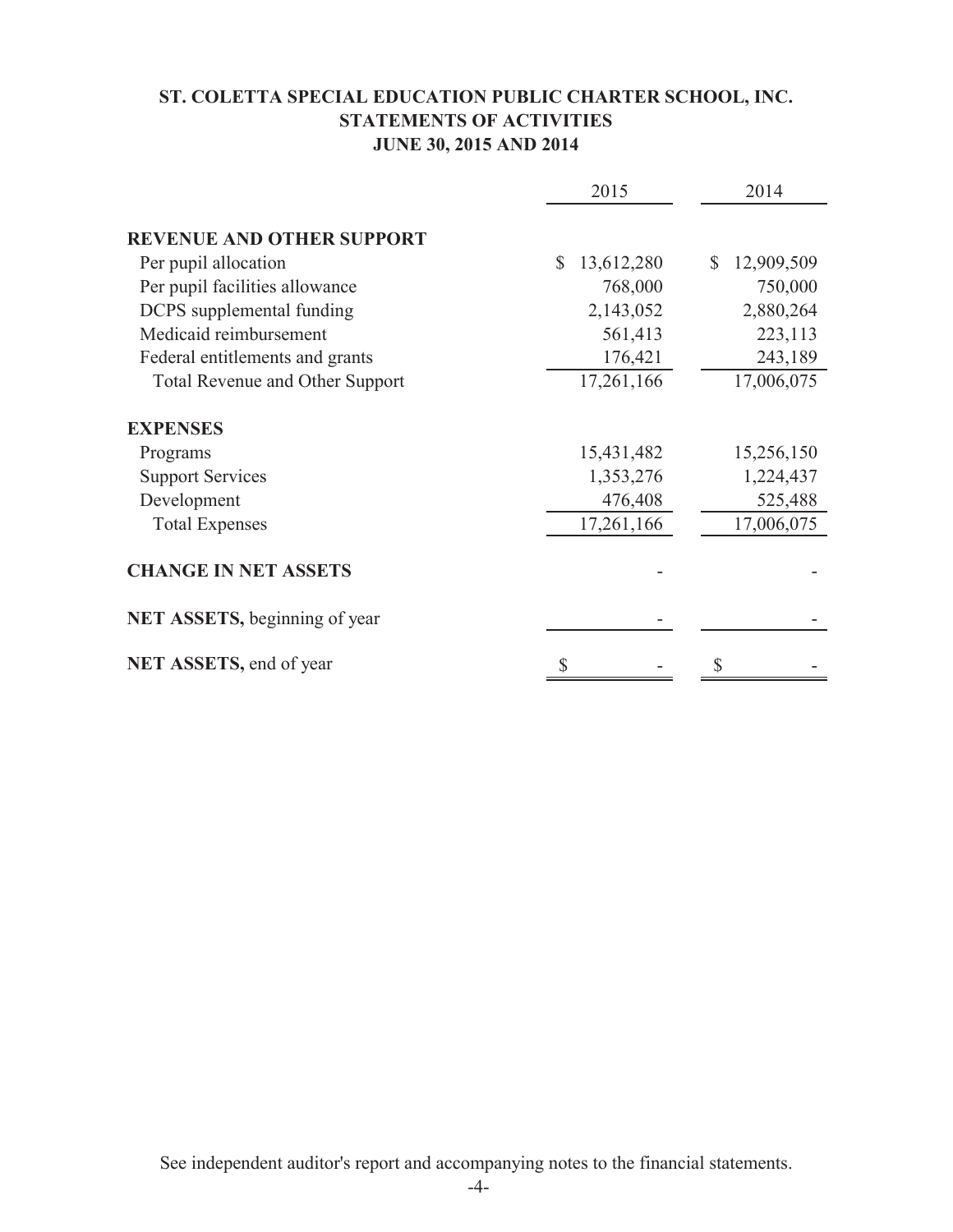## **ST. COLETTA SPECIAL EDUCATION PUBLIC CHARTER SCHOOL, INC. STATEMENTS OF CASH FLOWS JUNE 30, 2015 AND 2014**

|                                                                                                                                                                                                | 2015<br>17,261,166<br>$\mathbb{S}$<br>(17,261,166) |                       | 2014<br>$\mathcal{S}$<br>16,861,876<br>(16, 861, 876) |                       |
|------------------------------------------------------------------------------------------------------------------------------------------------------------------------------------------------|----------------------------------------------------|-----------------------|-------------------------------------------------------|-----------------------|
| <b>CASH FLOWS FROM OPERATING ACTIVITIES</b><br>Cash received from grantors<br>Cash paid to suppliers                                                                                           |                                                    |                       |                                                       |                       |
| <b>CASH PROVIDED BY OPERATING ACTIVITIES</b>                                                                                                                                                   |                                                    |                       |                                                       |                       |
| <b>RECONCILIATION OF CHANGE IN</b><br><b>NET ASSETS TO NET CASH PROVIDED BY</b><br><b>OPERATING ACTIVITIES</b><br>Change in net assets<br>Adjustments to reconcile change in net assets to net | S                                                  |                       | \$                                                    |                       |
| cash provided by operating activities:<br>Decrease (increase) in assets:<br>Accounts receivable<br>Prepaid expenses                                                                            |                                                    | 151,038               |                                                       | (842, 159)<br>144,199 |
| (Decrease) increase in liabilities:<br>Due to related party<br>Deferred revenue                                                                                                                |                                                    | 702,073<br>(853, 111) |                                                       | 135,673<br>562,287    |
| NET CASH PROVIDED BY OPERATING ACTIVITIES                                                                                                                                                      | $\mathcal{S}$                                      |                       |                                                       |                       |
| <b>NET CHANGE IN CASH</b>                                                                                                                                                                      |                                                    |                       |                                                       |                       |
| CASH, beginning of year                                                                                                                                                                        |                                                    |                       |                                                       |                       |
| CASH, end of year                                                                                                                                                                              | \$                                                 |                       | \$                                                    |                       |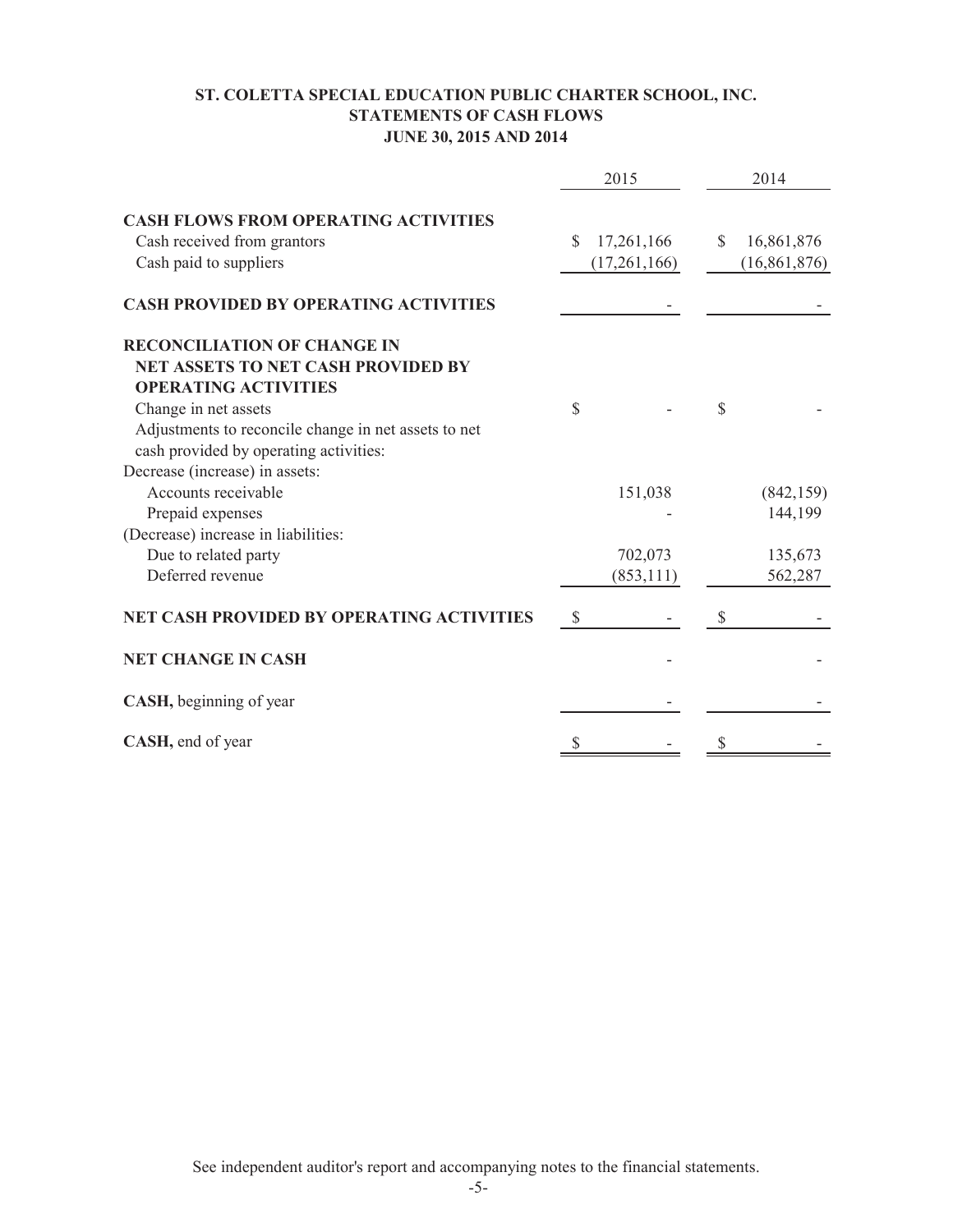## **ST COLETTA SPECIAL EDUCATION PUBLIC CHARTER SCHOOL, INC. NOTES TO THE FINANCIAL STATEMENTS JUNE 30, 2015 AND 2014**

# **NOTE A – ORGANIZATION AND PURPOSE**

St. Coletta Special Education Public Charter School, Inc. (the "School") was incorporated as a nonstock and not-for-profit organization on July 14, 2004 under the laws of the District of Columbia. The School was chartered by the District of Columbia Board of Education and began operations on July 1, 2006. During the years ended June 30, 2015 and 2014, the School served 250 charter students, in both years.

The mission of the School is to serve children and adults with cognitive disabilities and to support their families. The School believes in the immeasurable value of the individual human spirit and the right of each individual to live as full and independent a life as possible. The School respects the dignity of all persons entrusted to the School's care and the School's goal is to serve them in an atmosphere that encourages their talents, celebrates their successes and builds their self-esteem. The School serves children living in the District of Columbia between the ages of 3 and 22.

## **NOTE B – SUMMARY OF SIGNIFICANT ACCOUNTING POLICIES**

#### Basis of Accounting

The School's financial statements are prepared on the accrual basis of accounting. Therefore, revenue and related assets are recognized when earned and expenses and related liabilities are recognized as the obligations are incurred.

## Basis of Presentation

Financial statement preparation follows Financial Accounting Standards Board (FASB) Accounting Standards Codification (ASC) topic Not-for-Profit entities. In accordance with the topic, net assets, revenue, gains and losses are classified based on the existence or absence of donor-imposed restrictions. Accordingly, net assets of the School and changes therein are classified and reported as follows:

*Unrestricted Net Assets* – Net assets not subject to donor-imposed stipulations

*Temporarily Restricted Net Assets* – Net assets subject to donor-imposed stipulations that may or will be met by either actions of the School and/or the passage of time. There were no temporarily restricted net assets as of June 30, 2015 and 2014.

*Permanently Restricted Net Assets* – Net assets subject to donor-imposed stipulations that they be maintained permanently by the School. There were no permanently restricted net assets as of June 30, 2015 and 2014.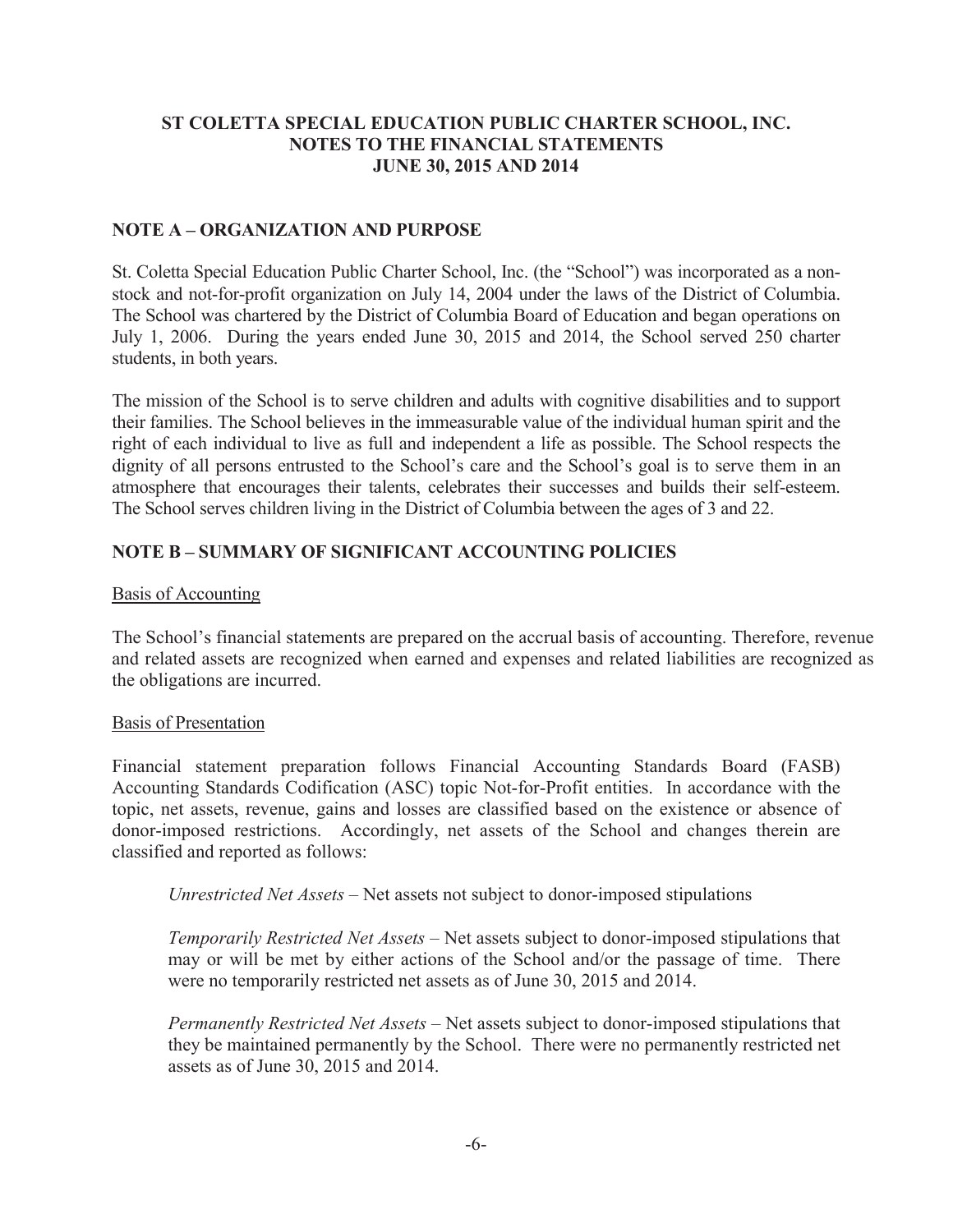## **ST COLETTA SPECIAL EDUCATION PUBLIC CHARTER SCHOOL, INC. NOTES TO THE FINANCIAL STATEMENTS JUNE 30, 2015 AND 2014** (continued)

### **NOTE B – SUMMARY OF SIGNIFICANT ACCOUNTING POLICIES** – continued

#### Accounts Receivable

Accounts receivable related to program service fees and public funding sources are recognized on the accrual basis of accounting, therefore at the time the service was provided. Accounts receivable are reported net of allowance for doubtful accounts, if any. The allowance for doubtful accounts, if any, is estimated based on historical collection trends, the age of the outstanding receivable and existing economic conditions. If actual experience changes, revisions to the allowance may be necessary. Past due accounts receivable are written off when internal collection efforts have been unsuccessful in collecting the amount due. Due to the nature of funding from government agencies, management believes that all accounts receivable will be collected. Therefore, no allowance for doubtful accounts has been provided as of June 30, 2015 and 2014.

#### Deferred Revenue

Deferred revenue results from grant income received in the current fiscal year and deferred until the fiscal year in which the service is provided.

#### Revenue Recognition

Revenues are received primarily from the District of Columbia Public School System authorized under the District of Columbia Public Charter School Board (per pupil funding) and Board of Education, Medicaid, and other federal grants. These revenues are subject to audit by the grantor agencies. Such audits could result in a request for reimbursement by the agency for expenditures disallowed under the terms and conditions of the appropriate grantor. No provision for possible adjustment has been made in the accompanying financial statements because, in the opinion of management, such adjustment, if any, would not have a material effect on the financial statements.

Reimbursement revenues payable by Medicaid are reported net of discounts and denials. The School bills Medicaid directly for services provided.

District of Columbia Public School (DCPS) supplement funding is paid in accordance with a memorandum of understanding between the School, St. Coletta of Greater Washington, Inc. (SCGW), and the Board of Education of the District of Columbia. Under this memorandum of understanding, the Board of Education of the District of Columbia is to fund the School to cover operating costs of the School in excess of the per pupil allocation and allowance funding. This memorandum of understanding was entered into as a result of the intensive special education services offered at the School and the additional costs for eligible students. The memorandum of understanding is effective through the expiration of the School's Charter and renewable for two successive terms coinciding with renewal of the School's Charter.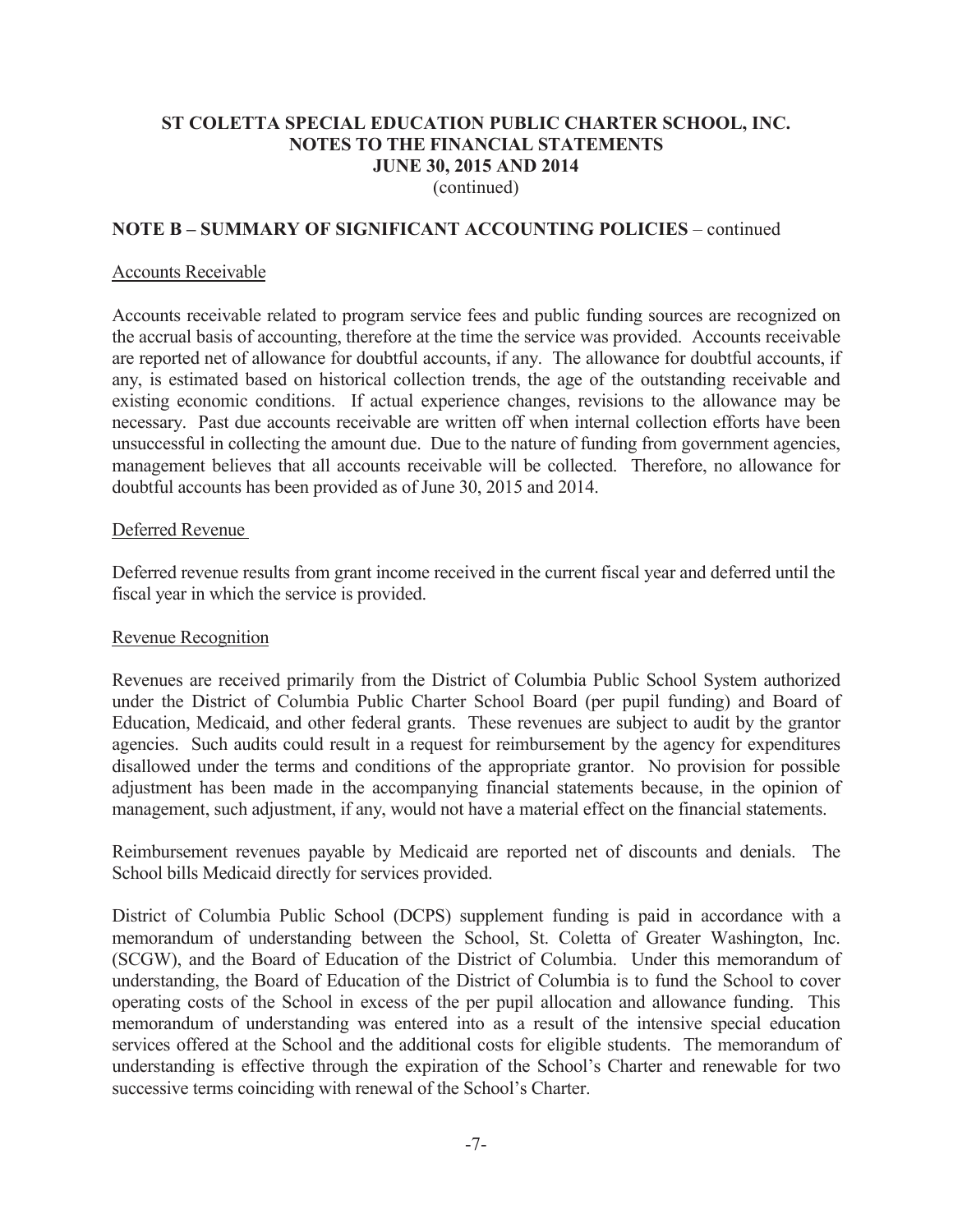## **ST COLETTA SPECIAL EDUCATION PUBLIC CHARTER SCHOOL, INC. NOTES TO THE FINANCIAL STATEMENTS JUNE 30, 2015 AND 2014** (continued)

### **NOTE B – SUMMARY OF SIGNIFICANT ACCOUNTING POLICIES –** continued

#### Functional Allocation of Expenses

The costs of providing various programs and supporting services have been summarized on a functional basis in the statement of activities. Accordingly, certain costs have been allocated among the programs and supporting services benefited.

#### Use of Estimates

The preparation of financial statements in conformity with U.S. generally accepted accounting principles requires management to make estimates and assumptions that affect certain reported amounts of assets and liabilities and disclosure of contingent assets and liabilities at the date of the financial statements and reported amounts of revenues and expenses during the reporting period. Actual results could differ from those estimates.

#### **NOTE C – INCOME TAXES**

The School a 501(c)(3) organization, is recognized as exempt from federal income tax, under Section 501(a) of the internal revenue code. In addition, the School is classified as an entity that is not a private foundation under Section 509(a)(1).

The School believes that it has appropriate support for any tax positions taken, and as such, does not have any uncertain tax positions that are material to the financial statements or that would have an effect on its tax-exempt status. There are no unrecognized tax benefits or liabilities that need to be recorded.

The School's information returns are subject to examination by the Internal Revenue Service for a period of three years from the date they were filed, except under certain circumstances. The School's Form 990 returns for the years 2012 through 2014 are open for examination by the Internal Revenue Service, although no request has been made as of the date of these financial statements.

#### **NOTE D – RELATED PARTY TRANSACTIONS**

The School was established by St. Coletta of Greater Washington, Inc. (SCGW), a nonprofit organization. Pursuant to a management agreement, between the School and SCGW, SCGW manages the program and provides operational assistance to the School. This includes SCGW having exclusive authority over the management responsibilities, accounting, bank accounts, financial reporting, and record keeping of the School.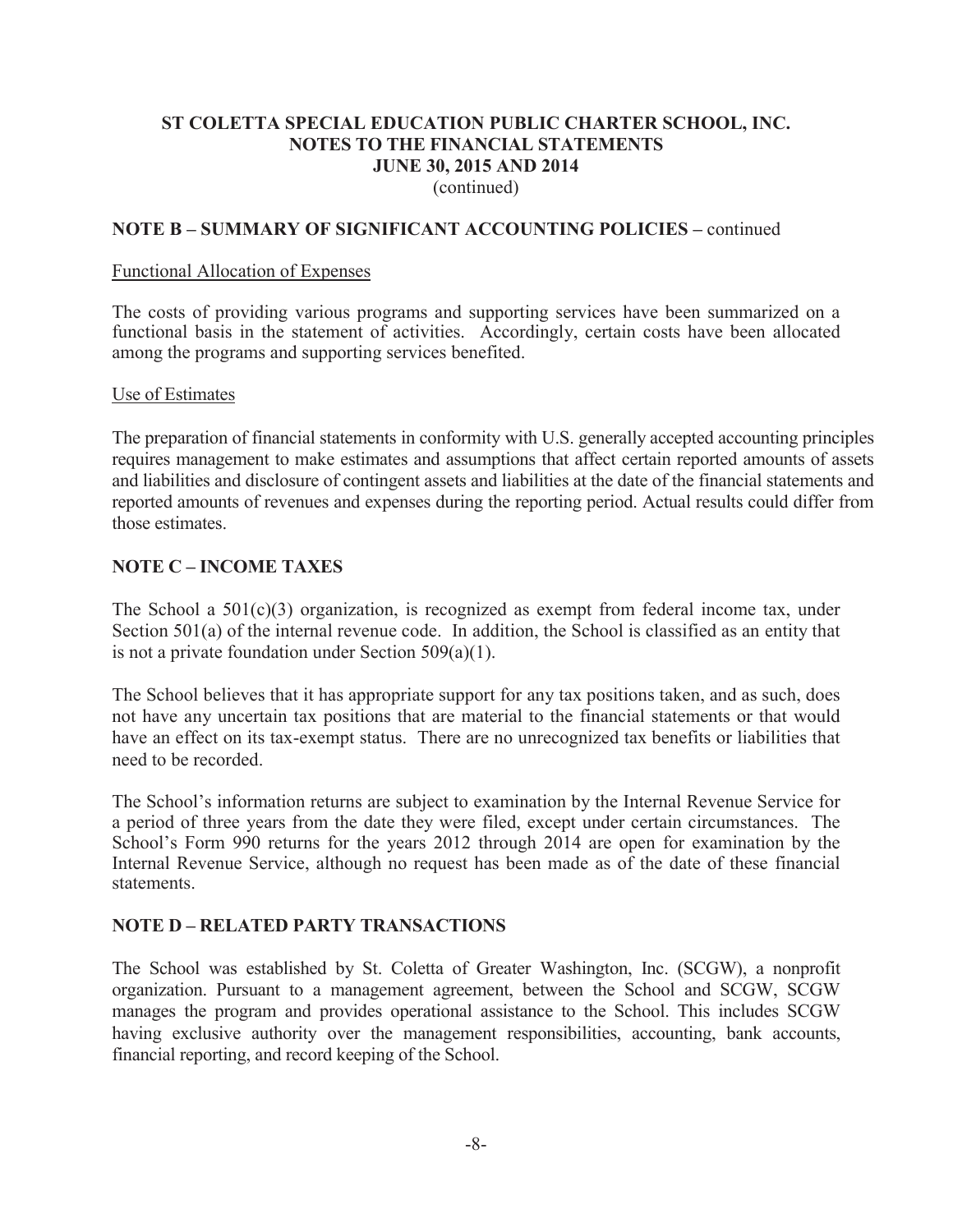## **ST COLETTA SPECIAL EDUCATION PUBLIC CHARTER SCHOOL, INC. NOTES TO THE FINANCIAL STATEMENTS JUNE 30, 2015 AND 2014** (continued)

#### **NOTE D – RELATED PARTY TRANSACTIONS** – continued

Under the management agreement, SCGW provides facilities, equipment, personnel, financial management, operating services and supplies to the School for a monthly fee equal to the revenue and support of the School. The initial term of the agreement was from May 22, 2006 until June 30, 2008, and renews automatically for successive terms of one year unless either party provides notice of at least ninety days prior to the next anniversary date. The School anticipates the agreement to be continued for the upcoming term. During the years ended June 30, 2015 and 2014 the School incurred \$17,261,166 and \$17,006,075 in management fees, respectively, of which \$837,746 and \$135,673 was due from the School at June 30, 2015 and 2014, respectively.

#### **NOTE E – AVERAGE COST PER STUDENT**

For the years ended June 30, 2015 and 2014, the average cost per student was approximately \$69,000 and \$68,000, respectively. This is calculated by dividing total noncapital expenditures by the school's full-time student enrollment.

#### **NOTE F – CONCENTRATION**

The School places its cash and cash equivalents with financial institutions which at times, may exceed the Federal Deposit Insurance Corporation's insurance limit of \$250,000. As of June 30, 2015 and 2014, the School had no bank balances that exceeded the federal insured limit. At times, the accounts may exceed the amount guaranteed by the Federal Deposit Insurance Corporation, however the School has not experienced, nor does it anticipate, any loss of funds.

The School is supported primarily through local and federal appropriations and grants. For the years ended June 30, 2015 and 2014, 83% and 80%, respectively, of total revenue was provided by per pupil funding.

At June 30, 2015 and 2014, 100% of the School expenses are paid to SCGW as management fees.

#### **NOTE G – SUBSEQUENT EVENTS**

In preparing these financial statements, the School's management has evaluated events and transactions for potential recognition or disclosure through October 27, 2015, the date the financial statements were available to be issued. There were no additional events or transactions that were discovered during the evaluation that required further disclosure or recognition.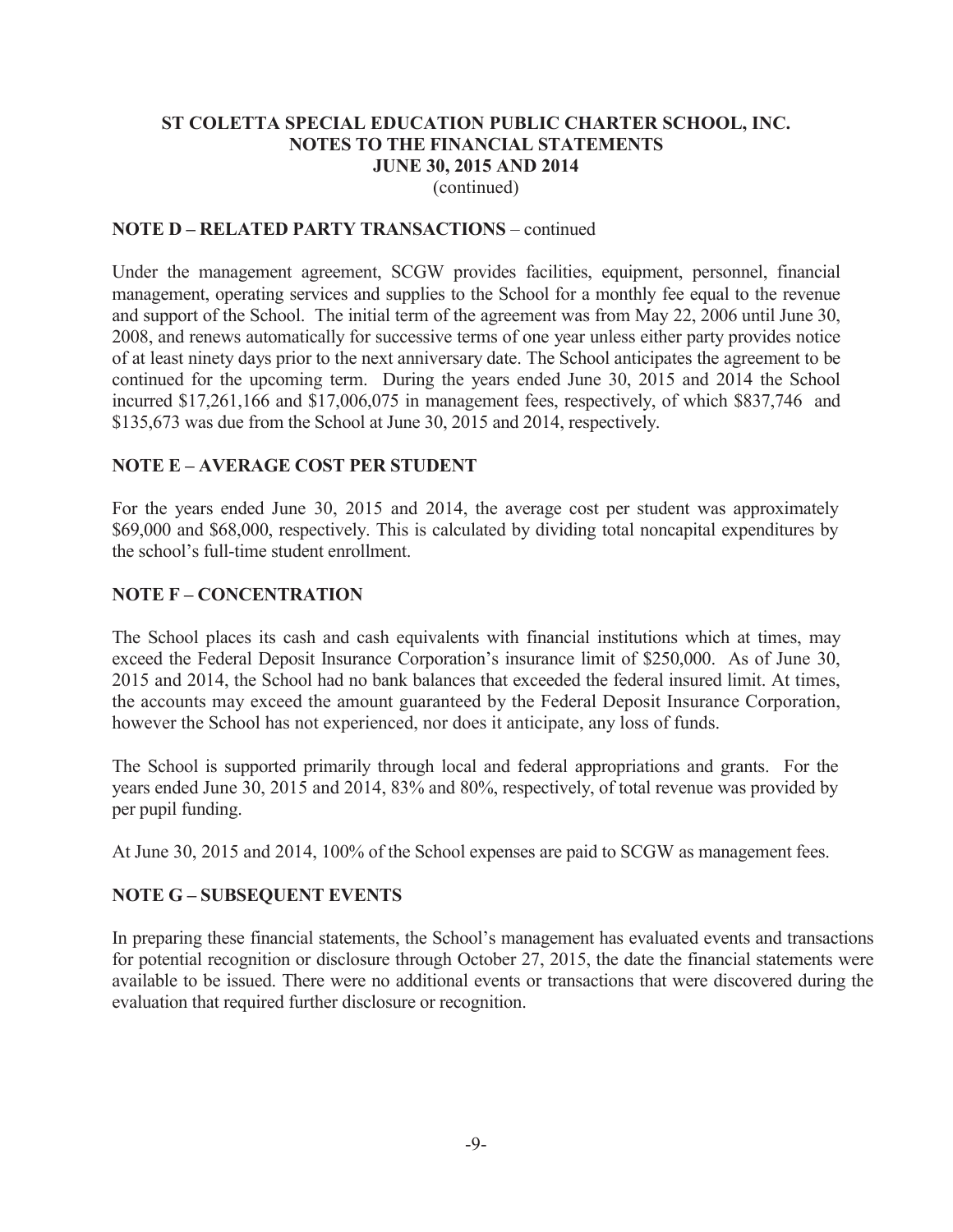

# **INDEPENDENT AUDITORS' REPORT ON INTERNAL CONTROL OVER FINANCIAL REPORTING AND ON COMPLIANCE AND OTHER MATTERS BASED ON AN AUDIT OF FINANCIAL STATEMENTS PERFORMED IN ACCORDANCE WITH** *GOVERNMENT AUDITING STANDARDS*

To the Board of Trustees St Coletta Special Education Public Charter School, Inc. Washington, DC

We have audited, in accordance with the auditing standards generally accepted in the United States of America and the standards applicable to the financial audits contained in the *Government Auditing Standards* issued by the Comptroller General of the United States, the financial statements of St Coletta Special Education Public Charter School, Inc. (School), which comprise the statements of financial position as of June 30, 2015 and the related statements of activities, and cash flows, for the year then ended, and the related notes to the financial statements, and have issued our report thereon dated October 27, 2015.

## **Internal Control over Financial Reporting**

In planning and performing our audit of the financial statements, we considered the School's internal control over financial reporting (internal control) to determine the audit procedures that are appropriate in the circumstances for the purpose of expressing our opinions on the financial statements, but not for the purpose of expressing an opinion on effectiveness of the School's internal control. Accordingly, we do not express an opinion on the effectiveness of the School's internal control.

A *deficiency in internal control* exists when the design or operation of a control does not allow management or employees, in the normal course of performing their assigned functions, to prevent, or detect and correct misstatements on a timely basis. A *material weakness* is a deficiency, or a combination of deficiencies, in internal control such that there is a reasonable possibility that a material misstatement of the entity's financial statements will not be prevented, or detected and corrected on a timely basis. A *significant deficiency* is a deficiency, or a combination of deficiencies, in internal control that is less severe than a material weakness, yet important enough to merit attention by those charged with governance.

Our consideration of internal control was for the limited purpose described in the first paragraph of this section and was not designed to identify all deficiencies in internal control over financial reporting that might be material weaknesses or significant deficiencies. Given these limitations, during our audit we did not identify any deficiencies in internal control that we consider to be material weaknesses. However, material weaknesses may exist that have not been identified.